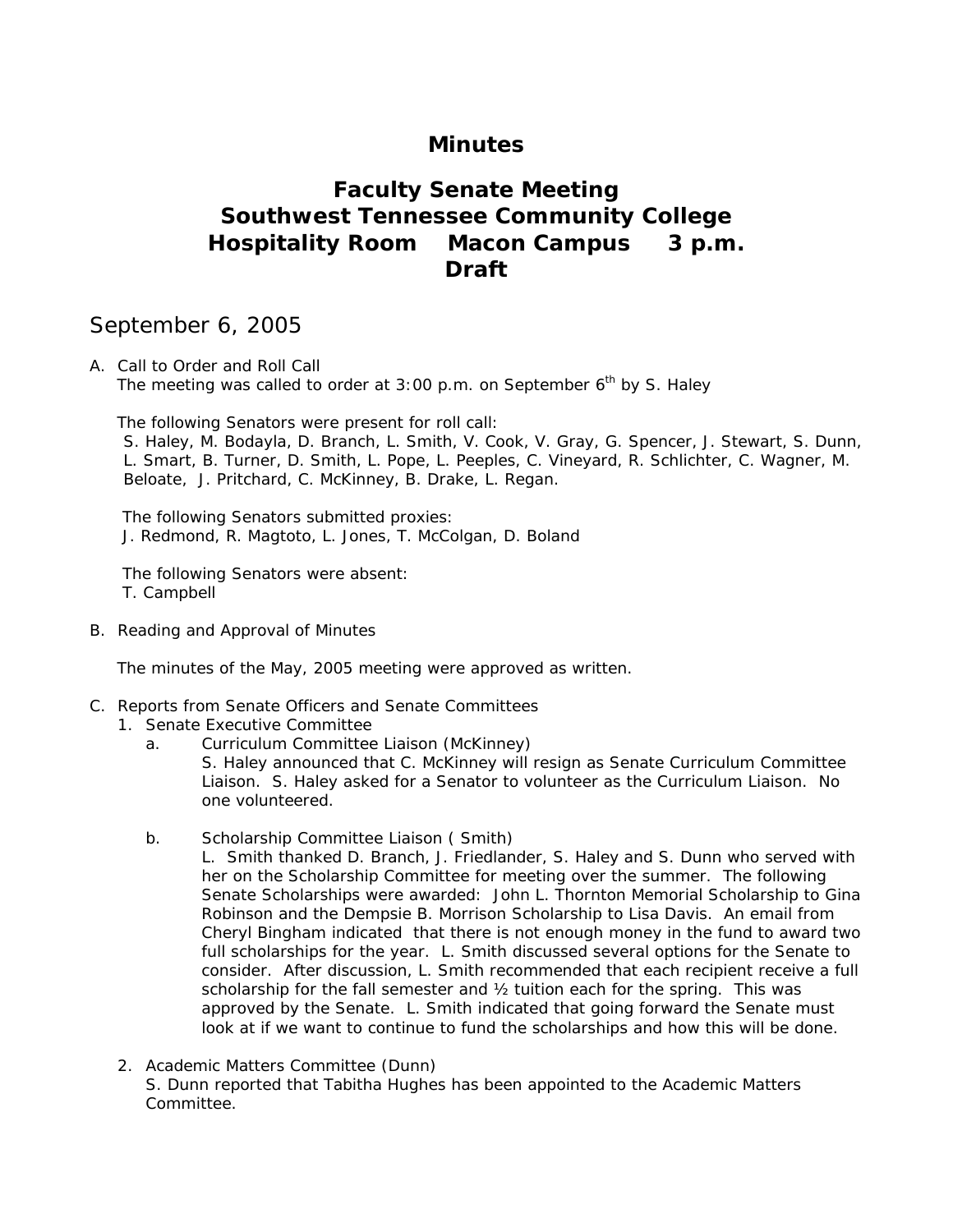- 3. Grade Appeals Committee (
) S. Haley reported that S. Shaw has resigned as Grade Appeals Chair. A replacement will be appointed.
- 4. Faculty Handbook Committee () D. Smith has resigned as chair of the Faculty Handbook Committee. S. Haley asked V. Gray to chair this committee and she agreed.
- 5. Faculty Development and Evaluation Committee (Waters) S. Haley introduced Twyla Waters to the Senate. Twyla will serve as the new chair of the Faculty Development and Evaluation Committee. T. Waters reported that piloting the new evaluation system this year will be the biggest project for the committee. The committee is waiting on departments to submit their percentages so the process can continue. The committee is also reviewing applications for faculty development money. S. Haley encouraged the committee to get a current figure on how much money is still available in the Faculty Development Funds.
- 6. Faculty Welfare Committee (C. Berry) No report
- 7. Senate Scholarship Committee (Smith) See C. 1 b. above

The following are College Standing Committees with specific Senate Relationships:

- 8. Curriculum Committee No report
- 9. Promotion and Tenure Committee No report
- 10.Readmission Appeals Committee No report
- C. Unfinished Business: None
- D. New Business
	- 1. Update from April SEC meeting with Dr. Essex, Dr. Miller and Dr. Dhingra S. Haley
		- a. Promotion and Tenure Appeal

S. Haley referred the Senate to page 2, E., 1.e. of the May  $3<sup>rd</sup>$  minutes as an update on the promotion and tenure appeal issue. J. Pritchard encouraged the Senate to reconsider and push to have R. Schlichter tenured. R. Schlichter stated all faculty should be concerned about two issues. 1. The process of notifying a person they are in a program with declining enrollment and therefore tenure might not be awarded. 2. The recommendations of the Promotion and Tenure Committee and the Promotion and Tenure Appeals Committee were not utilized adequately in this case. Discussion followed. After much discussion, C. Wagner moved that the following resolution be passed.

" The Faculty Senate supports R. Schlichter in his appeal for denial of tenure and supports Southwest Tennessee Community College's providing him an additional year of employment."

The resolution passed and will be sent to the President with a copy to Dr. Miller.

S. Haley will ask the Faculty Welfare Committee to review the timeline and procedure to be sure that everything works well.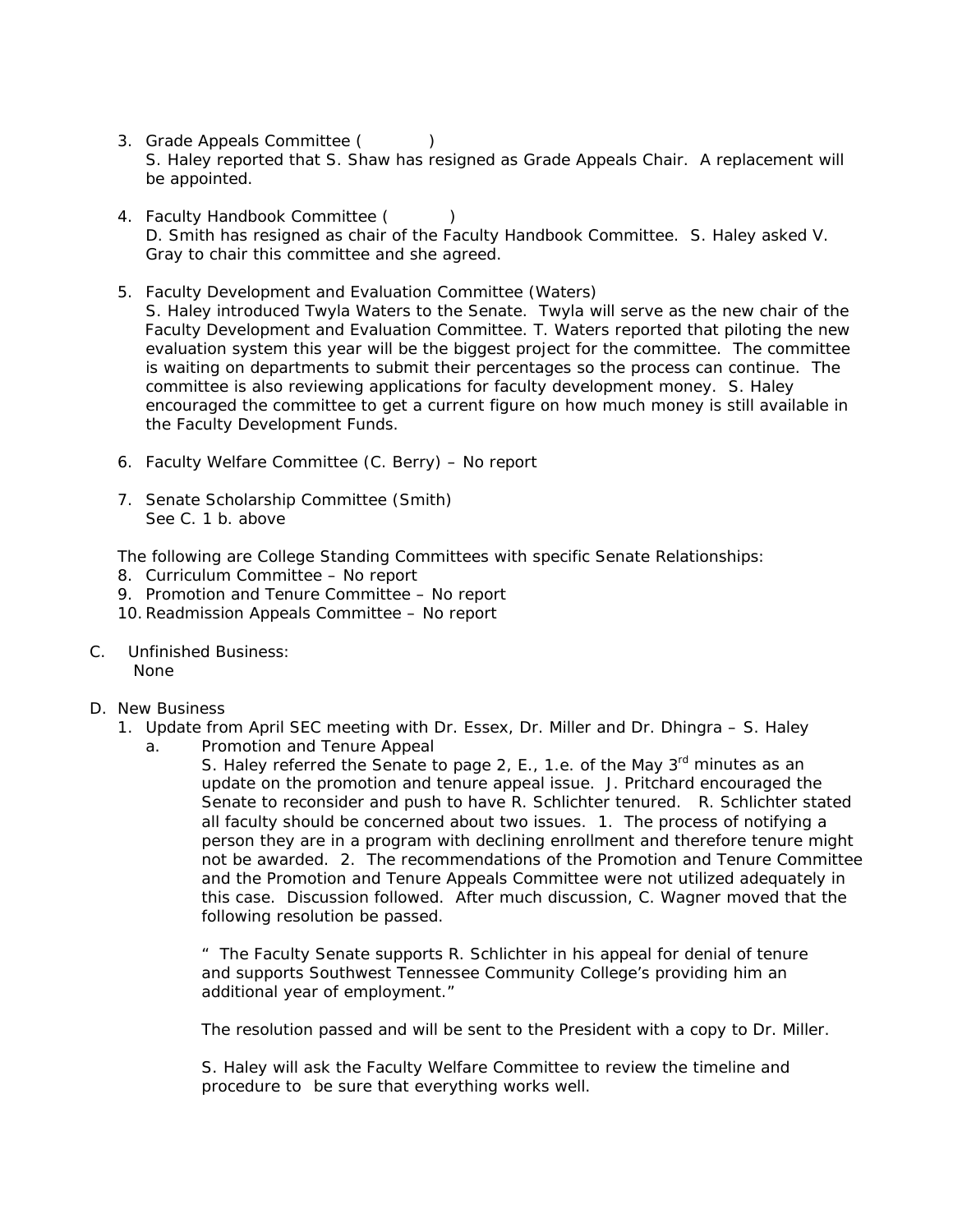S. Haley encouraged any faculty members eligible for tenure this year, to get the policy and be very familiar with it's contents.

- b. Social Security Numbers S. Haley reported that Dr. Dhingra is still working on resolving this issue.
- 2. Faculty Awards M. Bodayla

 S. Haley thanked M. Bodayla for her past leadership and help with the Faculty Awards. M. Bodayla will step down this year as chair. S. Haley asked for a volunteer from the Senate to take over this process. The procedure is in place, it just needs to be carried out this year. L. Smart volunteered to serve as chair and S. Dunn and L. Peeples volunteered to serve on the committee.

- 3. Administration Evaluations S. Haley S. Haley reported that Administration has not reviewed our proposed evaluation tool yet. He will follow up on this issue.
- 4. New Campus Update L. Smith L. Smith provided a projected timeline for design development of the new campus. A survey will be submitted to everyone soon to submit ideas as to what should be included on the campus. The land has been purchased.
- 5. Faculty Web Site J. Redmond

L. Smith asked that any information that can be used to highlight faculty for the new web site be sent to J. Redmond to place on the new web site.

 G. Spencer asked the Senate if new information had been sent regarding marketing of departments. S. Haley will follow up on this.

- 6. Other issues
	- a. Work and Office Hours

 There seems to be a problem within one division where faculty are required to work 37  $\frac{1}{2}$  hours a week from August 15<sup>th</sup> through May 15<sup>th</sup>. Discussion followed. This issue was referred to the Ombudsman and the Senate will listen to C. McKinney's report and decide how to proceed. Any department guidelines which Senators have been given should be forwarded to C. McKinney.

- b. Students wanting to drop/add classes R. Schlichter asked if others have had problems with students wanting to drop/add classes after the last date to do this and not being able to drop/add. Admissions is the only department who can approve these changes and won't approve changes in all cases for students.
- c. Katrina students S. Haley will check on the registering of Katrina evacuees and the partnership with South African students and report back to the Senate.

#### E. Adjournment

The Senate was adjourned at 4:15 p.m.

\*Senate Sharepoint Web Site: <http://internal.southwest.tn.edu/fac-senate/>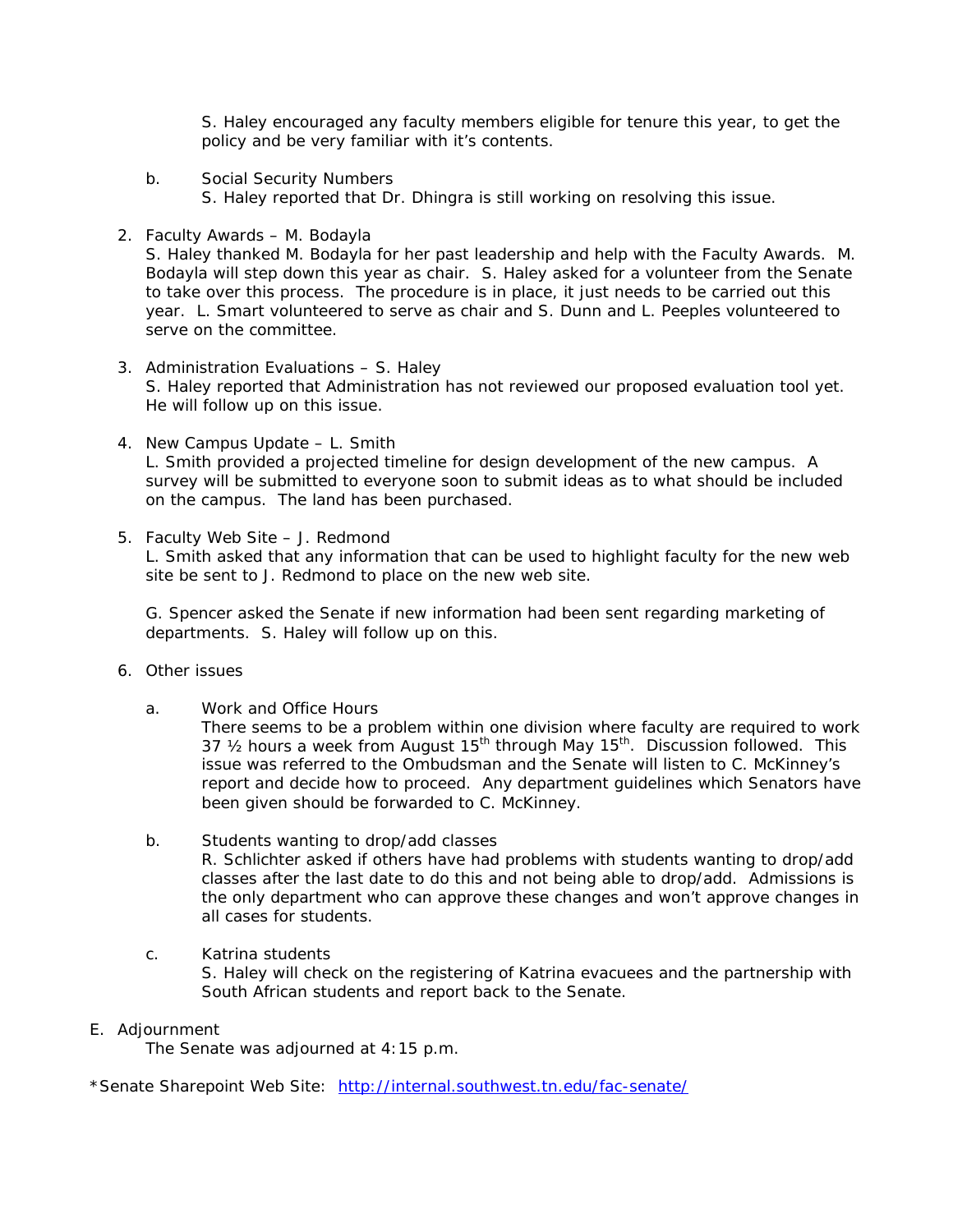### **2005-2006 Senate**

|                           | President: Steve Haley    | shaley                                                                                      | 5635 __x__ |
|---------------------------|---------------------------|---------------------------------------------------------------------------------------------|------------|
| <b>Division Senators:</b> |                           |                                                                                             |            |
|                           |                           | Division Senators of Liberal Studies and Education - Five Seats.                            | Roll       |
|                           |                           | (Developmental Studies, Education, Fine Arts/Language and Literature, Social and Behavioral |            |
|                           | Science/Criminal Justice) |                                                                                             |            |

| Mary Ann Bodayla (2yrs) | mbodayla | Social Behav. Sci./Crim. Just. | 5197__x__  |
|-------------------------|----------|--------------------------------|------------|
| Doug Branch (2yrs)      | dbranch  | Fine Arts/Lang. and Lit.       | 4483__x___ |
| Lilliette Smith (2yrs)  | ljsmith  | Social Behav. Sci./Crim. Just. | 4125__x___ |
| Vava Cook (1yr)         | vcook    | Education                      | 4648 x     |
| Victoria Gray (1yr)     | vgray    | Social Behav. Sci./Crim. Just. | 4678 x     |

#### **Division Senators of Business, Career Studies and Technology - Five Seats.**

(Accountacy/Office Adm./Career Studies, Business Adm. and Paralegal Studies, Information Tech/Graphic Arts, Engineering Tech., Industrial and Environ. Tech.)

| Jerry Redmond (2yrs)   | jredmond      | Information Tech., Graph. Arts. | 4410_Proxy_ |
|------------------------|---------------|---------------------------------|-------------|
| Gary Spencer (2yrs)    | gspencer      | Engineering Tech.               | 4404 __x___ |
| Jeffrey Steward (2yrs) | jstewart      | Indus & Environ Technologies    | 4665__x___  |
| Sarah Dunn (1yr)       | sdunn         | Information Tech., Programming  | 4152__x___  |
| Lee Smart (1yr)        | <b>Ismart</b> | Accountancy/ Office Adm.        | 6025 $x$    |

#### **Division Senators of Math, Natural Sciences, & Health Sciences - Four Seats.**

(Nursing, Mathematics, Natural Sciences, Allied Health)

| Bill Turner (2yrs)  | wturner      | <b>Mathematics</b>      | 6023 x      |
|---------------------|--------------|-------------------------|-------------|
| Doug Smith (1yr)    | dsmith       | <b>Natural Sciences</b> | 4128 x      |
| Linda Pope (1yr)    | <i>lpope</i> | Allied Health           | 5056 x      |
| Roma Magtoto (2yrs) | rmagtoto     | Nursing                 | 5435_Proxy_ |

#### **Department Senators:**

**Division: Business, Career Studies & Tech.** 

#### **Departments:**

- **a. Accountancy, Office Admin. & Career Studies**
- **b. Administration & Paralegal Studies**
- **c. Info. Tech. & Graphic Arts Tech.**
- **d. Engineering Technologies**
- **e. Indus & Environ Technologies**

| Leslie Peeples (2yrs)   | <i>lpeeples</i> | Accountancy/ Office Adm.        | $4006 - x$  |
|-------------------------|-----------------|---------------------------------|-------------|
| Christy Vineyard (2yrs) | ccrabtree       | Business Adm. and Paralegal St. | 4668__x__   |
| Roger Schlichter (1yr)  | rschlichter     | Information Tech./Graphic Arts  | 4144 x      |
| Lisa Jones (2yrs)       | Igjones         | Engineering Tech.               | 4983_Proxy_ |
| Carl Wagner (2yrs)      | cwagner         | Industrial and Environ. Tech.   | 4160__x___  |